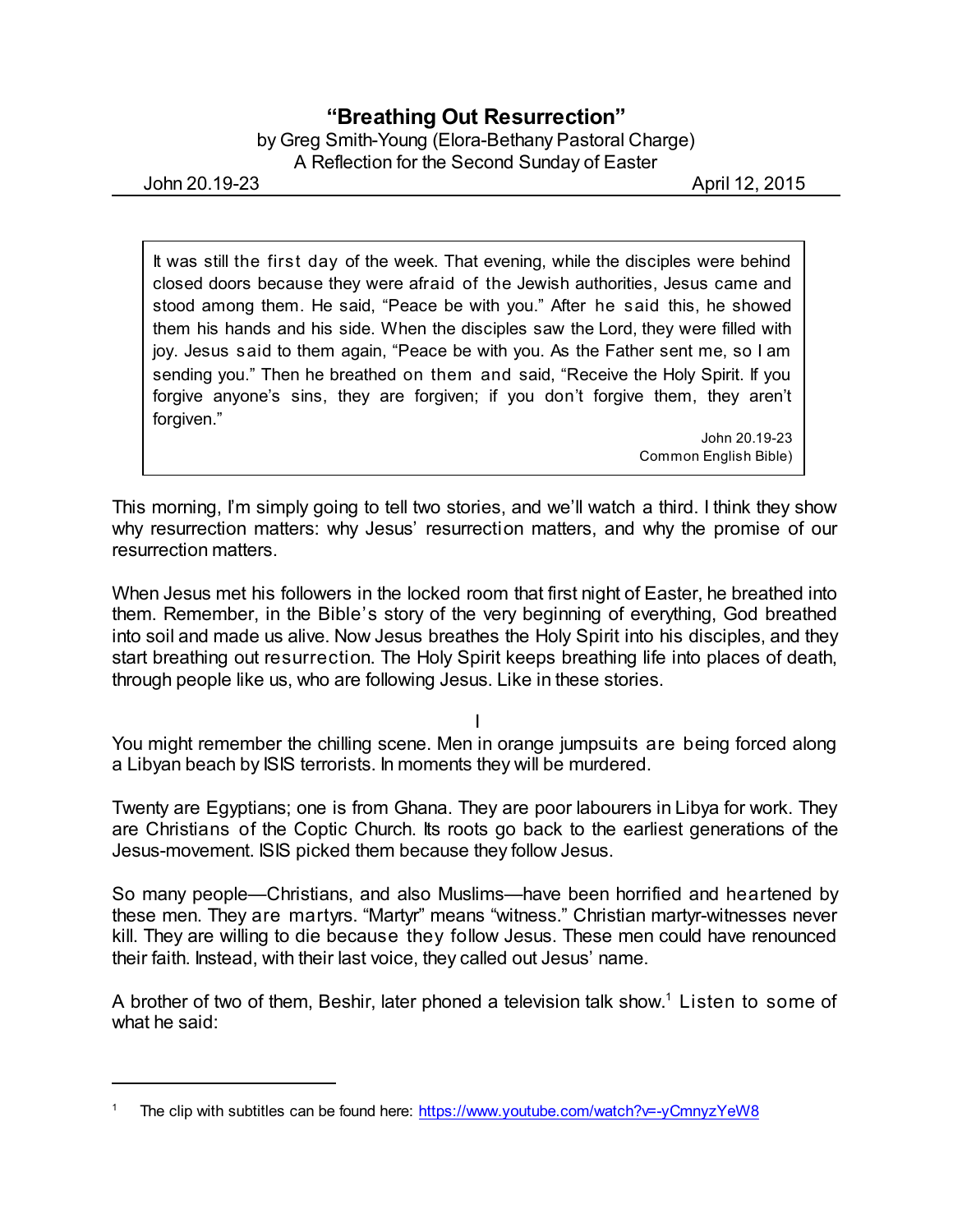*[My brothers] are a pride to Christianity. And they are my pride too. They make me walk raising my head up in pride.*

*ISIS gave us more than we asked when they didn't edit out the part where they declared their faith and called Jesus Christ. ISIS helped us strengthen our faith. Yes believe me! I thank ISIS because they didn't cut the audio when they screamed declaring their faith.*

Then, he said:

*Today I was having a chat with my mother, asking what she would do if she saw one of the ISIS members on the street. . . . and I told [her] "That's the man who slayed your sons." She said, "I will ask for God to open his eyes and ask him into our house because he helped us enter the kingdom of God!"*

## Finally, Beshir prayed:

*Dear God please open their eyes to be saved and to quit their ignorance and the wrong teachings they were taught.*

ISIS killed them. Yet these martyrs know that someday they will be breathing out resurrection. Because Jesus, whom they follow, is alive!

II

The second story happens in Calgary.<sup>2</sup> Kadin Osborne is 23, a plumber, and his mother tried to talk him out of buying a house. He did it anyway. Now, he lives there with four or five other young men, including another plumber who just moved to town, a former U. S. Marine who was living at the Salvation Army, and an ex-convict. What they have in common is they met through their church, needed a home, and now live in this house.

This house matters. A year ago this Wednesday, five university students were stabbed and murdered in this house.

After, some wanted it bulldozed. But Kadin bought the house. He got a great deal; there was no bidding war, because it is a death-house.

Kadin bought it because Jesus defeated death. So death should not be allowed dominion over any place. Even a death house can be taken back and turned into a place of life.

*"I think we've done that to an extent, just having a presence of life there,"* Kadin says. *"There's laughter back in the house, and life, and love."*

People wonder if it's creepy. Kadin answers: *"I know it seems crazy when someone . .*

<sup>&</sup>lt;sup>2</sup> See <http://digital.faithtoday.ca/faithtoday/20150304#pg48> and [www.huffingtonpost.ca/2014/11/25/calgary-stabbing-house-buyer\\_n\\_6221990.html](http://www.huffingtonpost.ca/2014/11/25/calgary-stabbing-house-buyer_n_6221990.html)